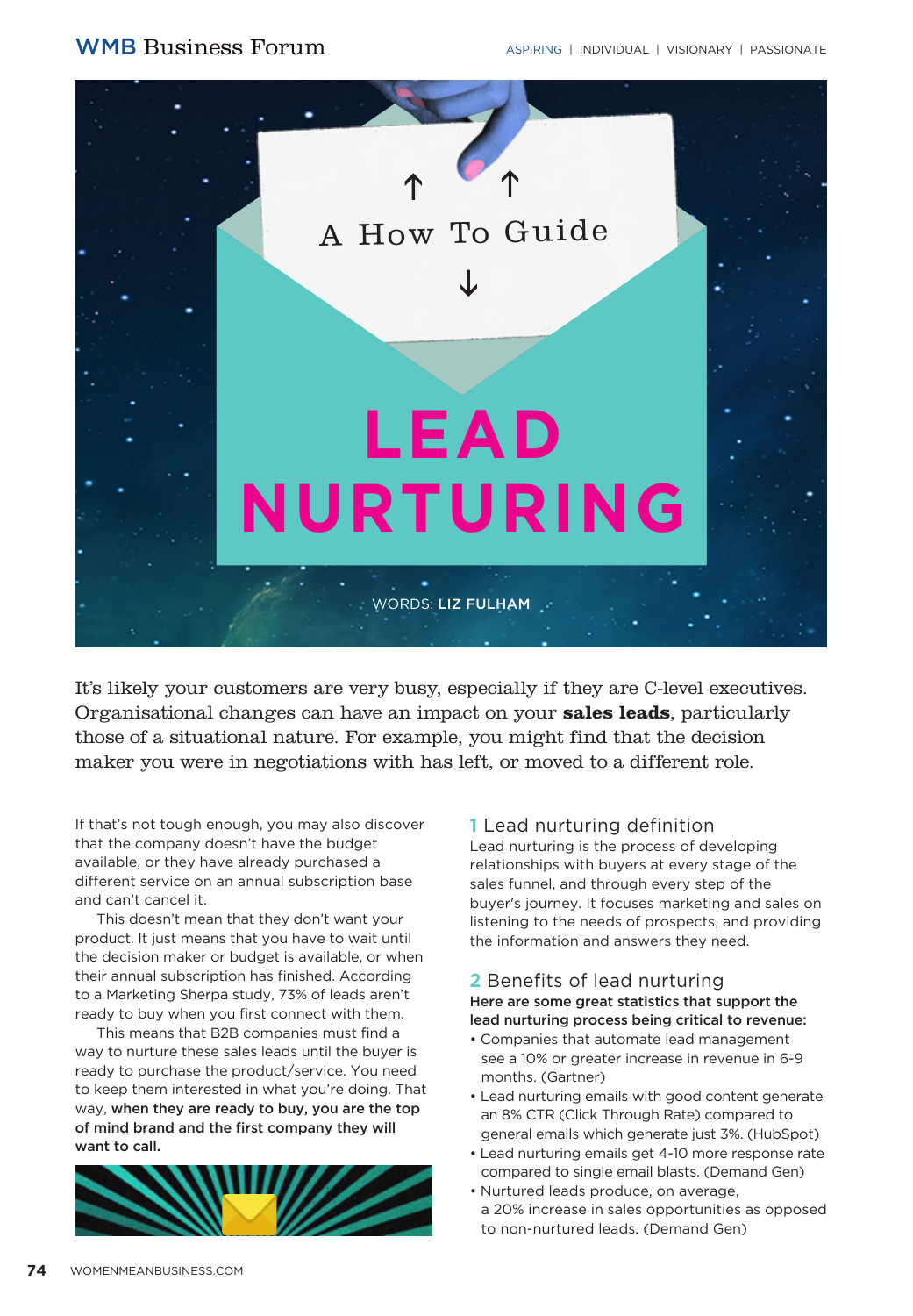

#### **4** Sales lead qualification criteria

Normally, the 'perfect customer' possesses a number of key characteristics or attributes that will influence their likelihood to buy your product or service. These need to be agreed by Sales and Marketing in order to determine which leads are the best fit for the product or service you're selling e.g. business size, decision maker titles, annual revenue.

#### **5** Sales lead generation

Firstly, you should identify where your current sales leads are coming from. Using the lead qualification criteria that we just discussed, you will need to analyse which of your existing sales lead sources will best fit the email campaign you're developing.

 If you don't have enough of the right sales leads in your CRM system or database today, you will need to set aside some budget to buy sales leads. Here are some great companies to consider:

- SalesOptimize salesoptimize.com (Yes, that's me)
- Unomy unomy.com
- Hoovers hoovers.com
- Insideview insideview.com
- DiscoverOrg discoverorg.com
- Found found.ly
- Rainking rainkingonline.com
- Datafox datafox.com
- Elucify getelucify.com
- Leadfeeder leadfeeder.com

**3** Lead nurturing process Now that you have your sales leads, you need to know your customer and develop the perfect customer profile.

> **6** Your customers' needs and interests To really understand your customers' needs and interests, run a workshop between your Sales and Marketing teams. At SalesOptimize for example, we provide sales leads to businesses selling to online retailers. Some examples include industries such as shipping, banking and telecommunications. We have in excess of 20 customer profiles for different industries. As a result, we need to execute varying content strategies and sales pitches to ensure that the message is relevant for each customer profile.

#### **7** Create engaging content

Keep buyers interested with original content that provides ideas and solutions to some of the pain points they are experiencing. This helps to educate your audience, not only about what you do, but also that you are 'the best' at doing it.

There are a number of different ways you can engage with prospects through compelling content:

- Introduction email
- Follow up email after customer trial basis
- Case Studies
- How-to-guides
- Best practices
- Invitation to webinars
- Industry Whitepapers
- Newsletters
- Market reports

Three of the most common ways that companies segment their content includes: segmentation by market, buyer persona, and buying stage. 50% of companies create content for three or more market segments, and 47% support more than three buyer personas. 46% of companies create content supporting three or more buying stages in their market activities.